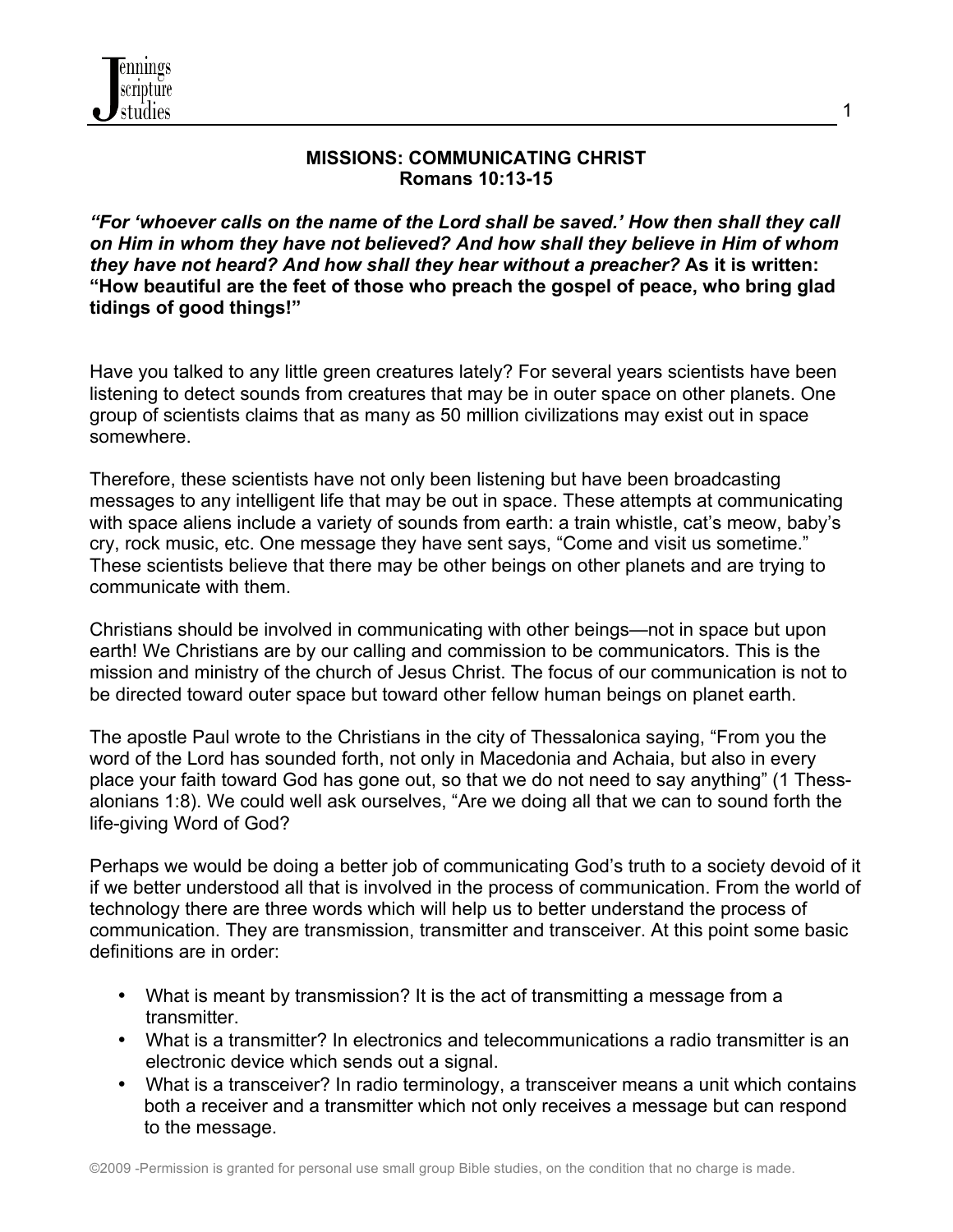Without getting too technical we will look at each of those three terms as they apply to the mission of the Church of Jesus Christ. Let us all think of ourselves as being a radio station. Our bodies are the buildings which contain the equipment that sends out the signal; the Holy Spirit is the power source and the world at large is the audience. Now we, the radio station, are ready to begin sending out the signal, the transmission.

### **MISSIONS INVOLVES A TRANSMISSION**

With the three terms in mind—transmission, transmitter and transceiver—let us focus upon the Romans 10 passage, beginning with verses 15 and 16 and working back through Paul's argument. In the last part of verse 15 and the first part of verse 16 Paul writes, "How beautiful are the feet of those who preach the gospel of peace, who bring glad tidings of good things! But they have not all obeyed the gospel."

Notice the words, "the gospel of peace", "glad tidings of good things" and "they have not all obeyed the gospel." These words refer to the Christian's transmission—the vital message that must be broadcast. Encapsulated in the words, "gospel of peace", "glad tidings" and "the gospel" is that which is to be transmitted, communicated, broadcast. And what, precisely, is that message?

Back in verse 9 of this chapter, Paul wrote, "If you confess with your mouth the Lord Jesus and believe in your heart that God has raised Him from the dead, you will be saved." The heart of the gospel message is the death, burial and resurrection of the Lord Jesus. Faith in the finished cross-work of Christ freely confessed, Paul says, is salvation.

This then is the transmission that we are to sound out everywhere. The transmission, the communication, the message is:

- A singular message there is not another like it. It is distinct from all other announcements. Elsewhere, Paul said, "For we preach not ourselves, but Christ Jesus the Lord" (2 Corinthians 4:5);
- The saving message it is not to be commingled with works-religion, self improvement philosophies or man-made remedies. God has given us a Ruler to exalt, not a set of rules to impose; He has given us the Law-Fulfiller to preach, not a ledger of laws to apply; He has given us the Christ to proclaim, not a creed to chant.
- It is a simple message man is the sinner, God is the Savior, the gospel is the remedy!

"We have heard the joyful sound: Jesus saves! Jesus saves! Spread the tidings all around: Jesus saves! Jesus saves!"

The gospel contains the central elements of divine revelation. Its content is unique, its transmission is to be universal and its power is unparalleled. It brings God down into the human heart; it changes a sinner into a saint and makes a hell-deserving soul fit to be a heaven-dwelling citizen. Therefore, preach, publish and proclaim it!

# **MISSIONS INVOLVES A TRANSMITTER**

©2009 -Permission is granted for personal use small group Bible studies, on the condition that no charge is made.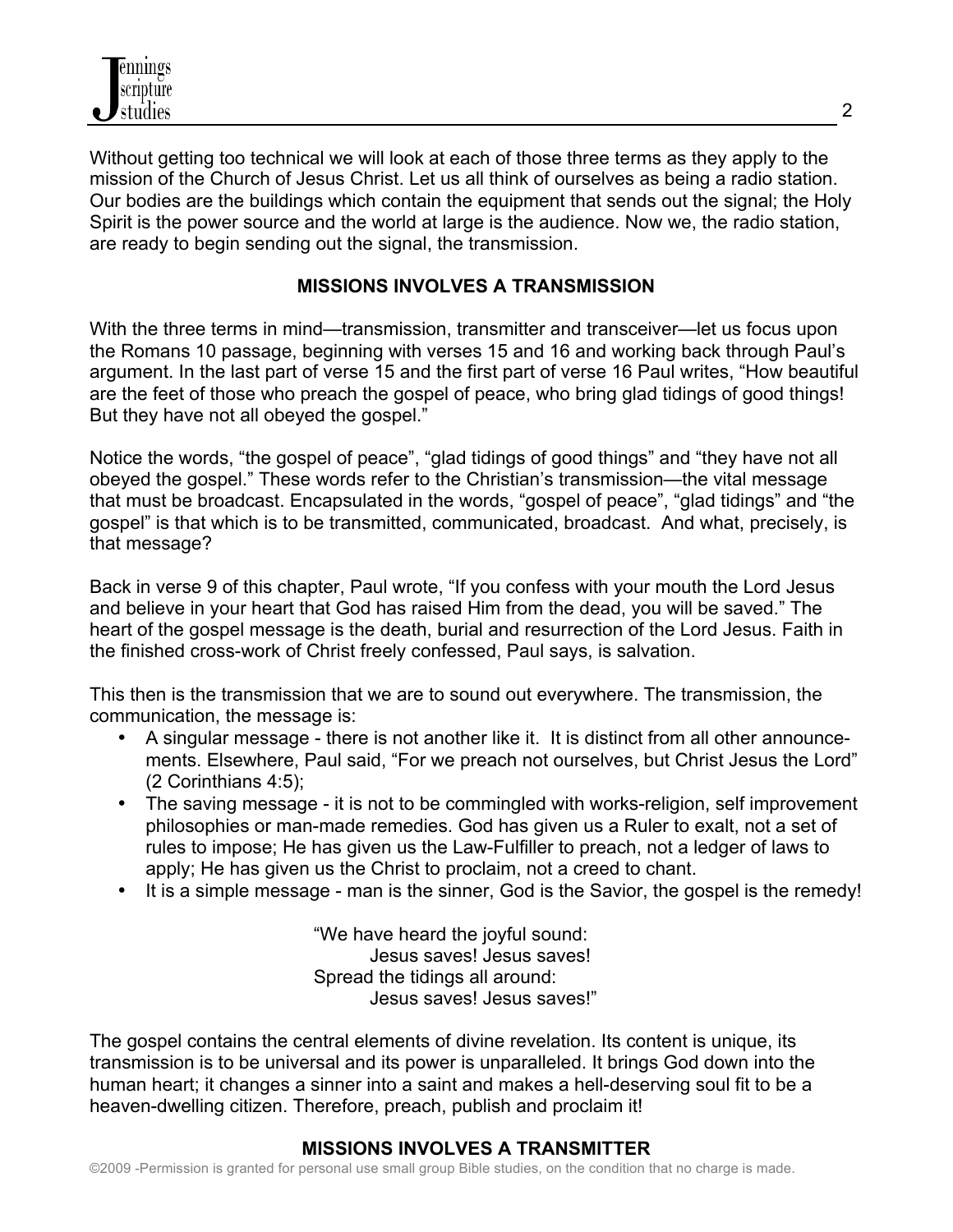The transmission of the message of the gospel cannot be accomplished without a transmitter. Paul is talking about the transmitter in verses 14 and 15. He says, "How then shall they call on Him in whom they have not believed? And how shall they believe in Him of whom they have not heard? And how shall they hear without a preacher? And how shall they preach unless they are sent?"

Paul is talking about human transmitters. He uses the word "they" 7 times in verses 14 and 15. The "theys" in verse 14 are those who need the message. The "theys" in verse 15 are the transmitters of the message. Let us read Paul's two questions again, changing the word preacher to "transmitter" and the word preach to "transmit" as follows: "How shall they hear without a *transmitter*? How shall they *transmit* unless they are sent?"

Every person who has been transformed by the gospel of Jesus Christ is a transmitter! Some will respond, "But I am not a preacher and Paul says, 'How shall they hear without a preacher?' Therefore, I am not expected by God to be a gospel transmitter." Wrong! You see, the word "preacher" and the word "preach", in verse 15, come from the Greek language and are translated into the English language. When words are translated from one language to another sometime the original meaning is lost sight of. The Greek word for "preacher" in verse 14 and "preach" in verse 15 is "kērussō" and means "to herald, proclaim, publish." Of course, when one preaches from a pulpit they are heralding, proclaiming and publishing a message, but one does not need a pulpit to herald, proclaim or publish!

A herald, in years gone by, was one who went about communicating a message—he was a transmitter of news. One need not be divinely called to transmit from a pulpit, nevertheless, every believer is to be a transmitter of God's gospel message. Jesus said, "As my Father hath sent me, even so send I you" (John 20:21). And, "You shall receive power when the Holy Spirit has come upon you; and you shall be witnesses of Me in Jerusalem, and in all Judea and Samaria, and to the end of the earth" (Acts 1:8). Every true Christian has been transformed to transmit God's truth transmission!

**Illust.** In January, 1930, King George was to deliver a major address. The Columbia Broadcasting System was to carry the address. At the last minute, it was discovered that a cable was broken, and that the King's message would not be broadcast. Walter Vivian, a CBS employee, instantly took hold of the two ends of the broken cable putting them together and holding them together allowing 250 volts of power to go through his body. The transmission of the King's message went out, thanks to the surrendered body of George Vivian.

King Jesus longs to speak to a lost world of mankind and invite sinners to come to Him, but sin has broken the connection. He looks for surrendered bodies of Christians to carry the message. You are an important link in the transmission process. Whatever the cost, will you help bridge the gap?

### **MISSIONS INVOLVES A TRANSCEIVER**

Remember that, in the world of technology, a transceiver is a unit which contains both a receiver and a transmitter, which not only receives a message but can respond to the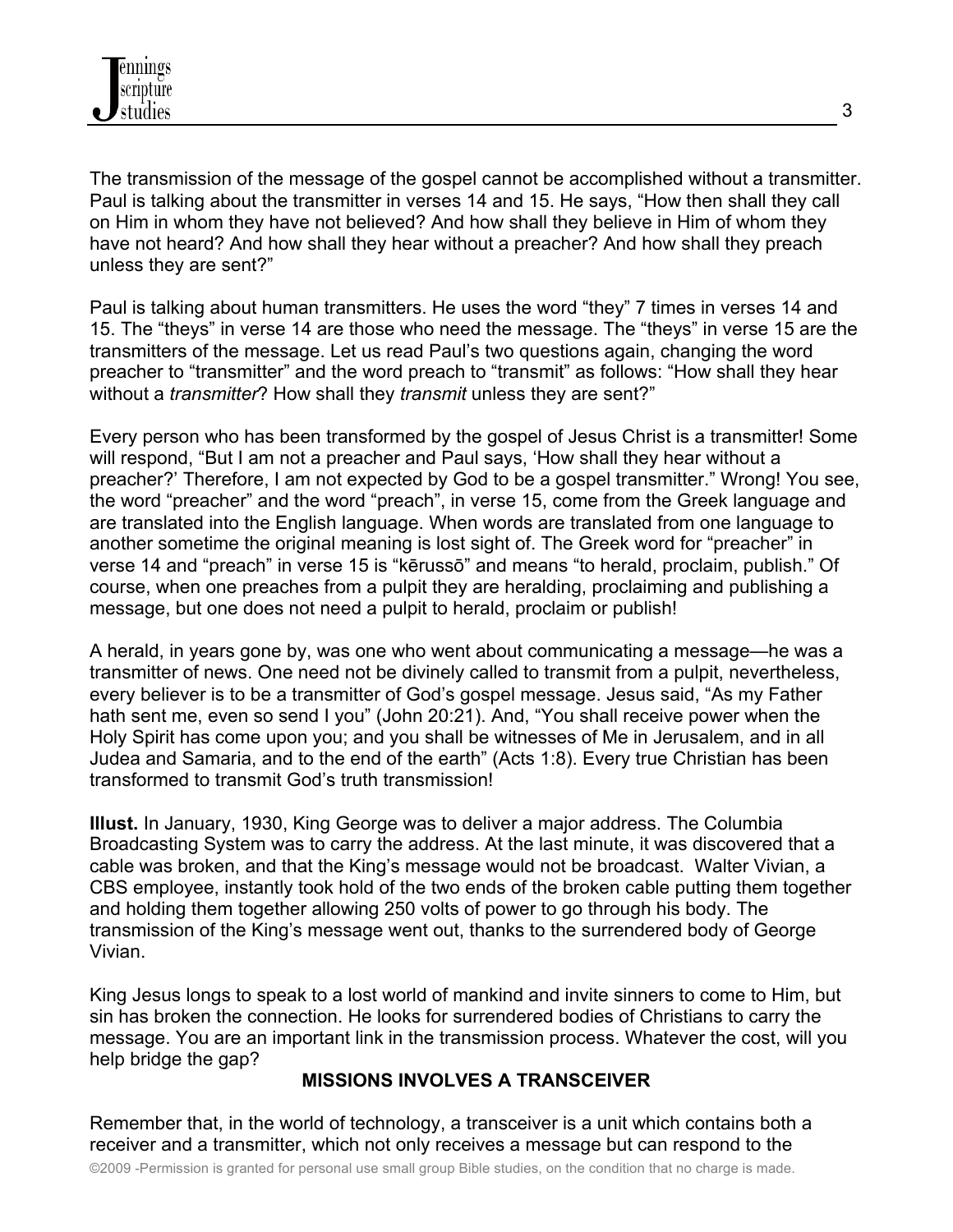message. The transceiver, in the context of our scripture in Romans 10, is the sinful heart of mankind which needs to hear the transmission sent out by the transmitter. The word "heart" is used 3 times in this Romans passage (verses 8, 9, 10) and refers to that internal receptive apparatus within us which can receive God's message and which can respond positively or negatively depending upon whether it is activated by the Holy Spirit.

Not all sinners possess that spiritual sense of hearing. At least seven times in the Gospels and seven times in the Book of the Revelation of Jesus Christ, Jesus said, "Whoever has ears let him hear" or "He who has ears let him hear." He was not speaking of the physical appendages on the sides of our heads, but the internal spiritual hearing ability. The sinner who is sensitive to the Holy Spirit, responds in several ways as Paul states in verse 14, "How then shall they *call* on Him in whom they have not *believed*? And how shall they *believe* in Him of whom they have not *heard*? And how shall they *hear* without a preacher?"

The responding sinner does so in the following manner:

**He hears** – "How shall they believe in Him of whom they have not *heard*? And how shall they *hear* without a preacher?"

**He believes** – "How shall they *believe* in Him of whom they have not heard?"

**He calls** – "How then shall they *call* on Him in whom they have not believed?" "For 'whoever *calls* on the name of the Lord shall be saved'" (Romans 10:13). That is, calls in repentance and faith.

**He confesses** – "If you *confess* with your mouth the Lord Jesus and believe in your heart that God has raised Him from the dead, you will be saved. For with the heart one believes unto righteousness, and with the mouth *confession* is made unto salvation" (Romans 10:9- 10).

The above responses are the result of the impact of the dynamic of the Gospel of God upon the sinner – the transceiver - who is receptive to the Gospel transmission. What a wondrously marvelous privilege it is to be a link between God and the repentant/believing sinner. Blessed is he who is an obedient transmitter!

**Illust.** More than 400 years ago, the mother of King Akbar the Great of India, became seriously ill. Her son, the King, was desirous to hear of her condition every hour, so he arranged a human communication line to bring him news every hour. He did that by stationing a man at the door of her palace and another man within calling distance, repeatedly, for over 200 miles! There was 200 miles of living transmitters, men, stretching through cities, over mountains and through the desert. The message concerning the King's mother was shouted from man to man every hour day and night.

The gospel transmission can be transmitted rapidly when each saved one tells another one of the only One who can save!

> "Waft it on the rolling tide: Jesus saves! Jesus saves!